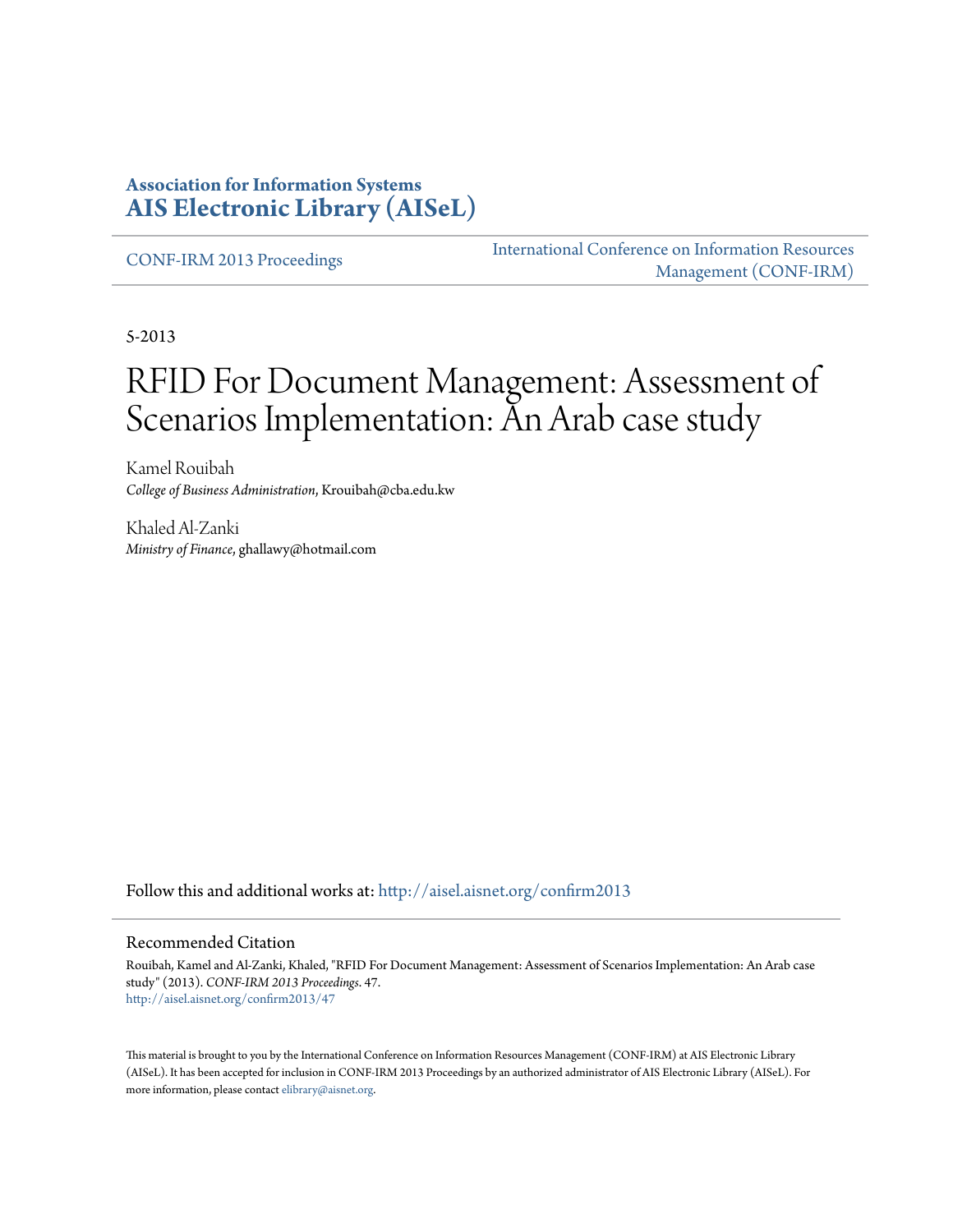# **RFID For Document Management: Assessment of Scenarios Implementation**: **An Arab case study**

Kamel Rouibah College of Business Administration, krouibah@cba.edu.kw

> Khaled Al-Zanki Ministry of Finance ghallawy@hotmail.com

#### *Abstract*

Radio Frequency Identification (RFID) systems are used in a variety of applications to uniquely identify physical objects. The operation of RFID systems often involves a situation in which numerous tags are present in the interrogation zone of a single reader at the same time. Although RFID is currently a hot topic, many organizations are slow in adopting RFID to conduct more effective and efficient business processes. This study presents an analysis toward understanding the evaluation of business value and introducing RFID at a public ministry in an Arab country. This study propose a framework based of three phases for the assessment of RFID technology, hoping that a better understanding of the business value of RFID will encourage more organizations to implement it.

# *Keywords*

Radio frequency identification (RFID), IT business value, business process reengineering, scenarios, total cost ownership, ROI

# **1. Introduction**

The technology of Radio Frequency Identification (RFID) enjoys an enormous interest at the current time, not only from the standpoint of research but also from corporate practice. Since 2006, this technology is becoming widely discussed throughout scientific and non-scientific media, and rapidly gaining widespread growth and application (Reilley 2005; IDtechex 2012; Rouibah et al., 2011; [Wamba](http://link.springer.com/search?facet-author=%22Samuel+Fosso+Wamba%22) and [Chatfield](http://link.springer.com/search?facet-author=%22Akemi+Takeoka+Chatfield%22) 2011; Zhu et al., 2012; Chen et al., 2013; Dominguez-Péry et al., 2013; Feng et al., 2013). This increase was due to the 2006 survey of IT executives publication conducted by the Society of Information Management (SIM) and that revealed RFID was rated among the top 20 developments in application and technology (Luftman et al., 2006).

The RFID concept is not new and dated back to 1948 (Landt, 2005). It has its origins in military applications during World War II, when the British Air Force used RFID technology to distinguish allied aircraft from enemy aircraft with radar (Asif and Mandviwalla 2005). The increase focus t in RFID is highlighted by the interest of diverse technology providers (e.g. Texas Instruments), consulting firms (e.g. Accenture), infrastructure providers (e.g., HP, and Sun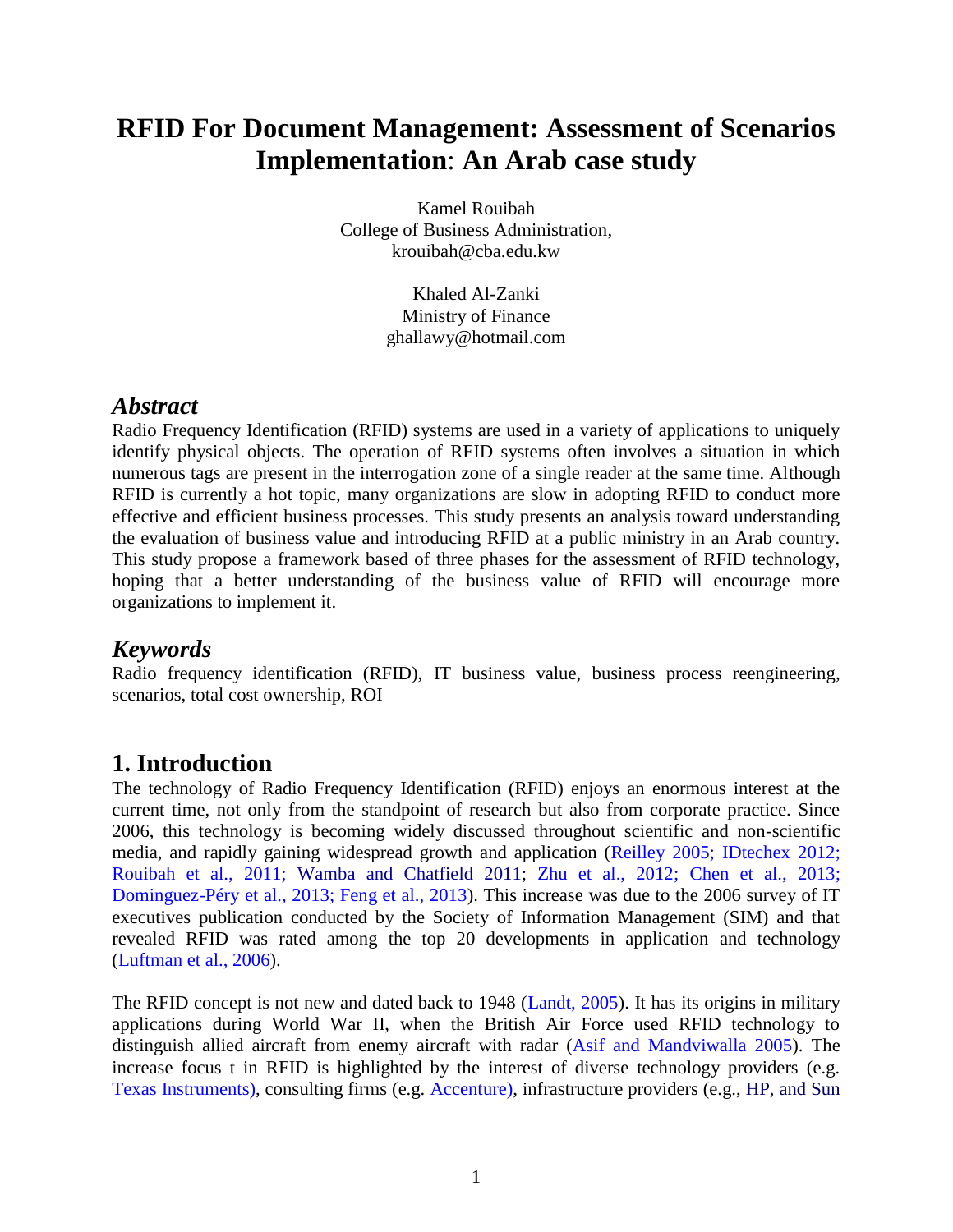Microsystems), enterprise software providers (e.g., SAP), and solution providers (e.g., IBM, 2003). And a number of large companies provide RFID technology solutions, such as SAP, Oracle, IBM, Microsoft, Hewlett Packard, and Sun Microsystems. This makes RFID more feasible, ease of use and practical to be widely deployed.

RFID is a generic term for technologies that use radio waves to automatically identify people or objects at a distance using an electromagnetic exchange. An RFID system [\(Figure 1\)](#page-2-0) comprises three basic elements: (i) an RFID device (tag); (ii) a tag reader with an antenna and transceiver; (iii) and a host system or connection to an enterprise system.



**Figure 1.** Component of RFID system

<span id="page-2-0"></span>RFID is seen as a means of enhancing data processes and is complementary to existing technologies overcome problems related to bar code technology (Roberts 2006). Operational RFID systems involve tags and readers interacting with objects (assets) and database systems to provide an information and/ or operational function.

RFID systems are emerging as a practical means of object identification in a wide variety of applications (Ilie-Zudor et al., 2012) such as Human tracking and control system (e.g. epassport), assets and object tracking systems (e.g. luggage tracking in airports), contactless payment systems (e.g. RFID-tagged public transport cards), RFID-based information (e.g. enriched museum tours), supply chain management (e.g. product tracking), hospital management (e.g. tracking inventory), process control (e.g. vehicle parking access control). Unlike previous studies, this study aims to evaluate the potential application of this new technology for document management at a public ministry in an Arabic country (Kuwait).

RFID benefits have received extensive investigation (e.g. Roh et al., 2009). Thus the issue is not to assess the potential benefits of RFID but rather how to introduce the RFID and align it with organizational strategic objectives. One of the most important roles of IT is to evaluate capabilities of new technologies and match them with strategic business needs (Hussin et al., 2002; Chan and Reich 2007). For example Luftman (2003) has shown that the more successfully a business aligns its IT with its business goals, the more profitable will be. They also show that very few companies (only ¼ of the sampled firms) achieved alignment of IT with their business goals. Therefore, IT should focus on maximizing the organizations benefits by determining if adopting such a technology will improve internal business processes, and achieve cost reduction as past studies have shown costs as the key inhibitor of RFID widespread adoption and usage [\(Wamba](http://link.springer.com/search?facet-author=%22Samuel+Fosso+Wamba%22) and [Chatfield](http://link.springer.com/search?facet-author=%22Akemi+Takeoka+Chatfield%22) 2011).

This study focuses on the following research question "How RFID can be introduced to ease document management and how total cost ownership is determined?".This study focuses on the analysis of the RFID technology and its potential integration and extension with an in house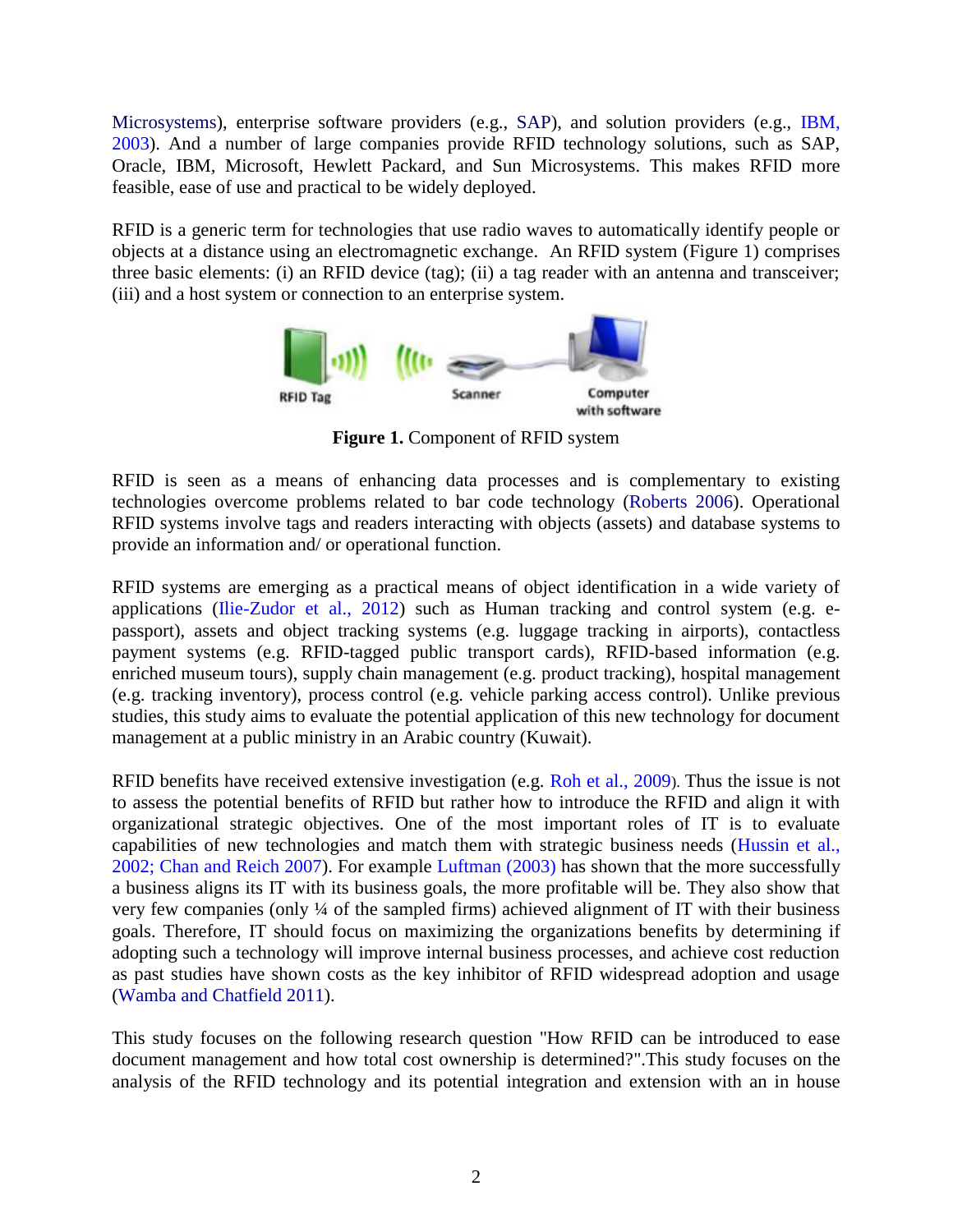developed document management in the Ministry of Finance (MOF), a public ministry in the state of Kuwait, which is an Arabic country. This study is motivated by the following facts:

- There is high correlation between perceived potentials of RFID and CIOs' intention to invest in RFID (Leimeister et al., 2009).
- After finding that perceived strategic benefits of RFID varies across culture, Knebel et al., (2006) and Leimeister et al., (2009) called for future research that addresses strategic benefits, risks, success factors and potential application of RFID in other cultures; and more in-depth insights about factors that lead to leverage the potentials of RFID and its applicability.

#### 2. **Literature review**

The number of studies that focused on potential advantages and benefits of RFID application is increasing (Reilley 2005; Knebel et al., 2006 ; Fung et al., 2007 ; Ngai et al., 2008 ; Roberts 2006, O¨ztaysi et al., 2009; Roussos and Kostakos 2009; Roh et al., 2009; Leimeister et al., 2009; Rouibah et al., 2011; [Wamba](http://link.springer.com/search?facet-author=%22Samuel+Fosso+Wamba%22) and [Chatfield](http://link.springer.com/search?facet-author=%22Akemi+Takeoka+Chatfield%22) 2011; Zhu et al., 2012; Chen et al., 2013; Dominguez-Péry et al., 2013; Feng et al., 2013). For example the survey done by Reilley (2005) found that 69% of respondents plan to evaluate, pilot, or implement RFID in 2005. Roberts (2006) projected that the market for RFID tags will grow to over \$10 billion in sales by 2015, while the cumulative sales up to 2005 was 2.4 billion, and \$5.56 billion in 2009. IDTechEx (2012), a market research organization specializing in RFID, estimates that 2012 the value of the entire RFID market will be \$7.46 billion, up from \$6.37 billion in 2011. In the retail sector, apparel tagging alone demands 1billion RFID labels in 2012, with 1.35 billion tags forecast for 2013. RFID in the form of tickets used for transit will demand 500 million tags in 2012. IDTechEx (2012) also found that 3.98 billion tags will be sold in 2012 versus 2.93 billion in 2011. And the RFID market will grow steadily over the next decade, rising four-fold in that period to \$26.19 billion (including tags, readers, services etc) in 2022. These statistics revealed that RFID applications are growing very fast.

We observed that most previous RFID studies focused on factors that affect intention to adopt: Use and intention to use (e.g. Roh et al., 2009; Rouibah et al., 2011; Kim and Garrison 2010), RFID development of application software solution and protocol (e.g. Chow et al., 2006; Tzeng et al., 2008). Despite the increase focus on RFID, and that cost justification and feasibility analysis of new technology is proving to be a popular research topic (Gunasekaran et al., 2006; Yusof et al., 2008). However assessment of RFID for document management implementation is missing and did not receive the due attention and which scenarios to introduce RFID. The existing research is largely focused on the conventional applications of RFID, such as supply chain management warehousing, retail and animal field. Economic analyses are highly advanced for these operations. Brown and Russell (2007) presented an explanatory study on the adoption of RFID technology on the South African retail sector. Chow et al. (2006) proposed a RFID case-based resource management system for warehouse operations. Other studies focused of RFID application in food traceability (Regattieri et al., 2007), service sector applications (Lee et al., 2008); impact of RFID technology on warehouse process innovation [\(Wamba](http://link.springer.com/search?facet-author=%22Samuel+Fosso+Wamba%22) and [Chatfield](http://link.springer.com/search?facet-author=%22Akemi+Takeoka+Chatfield%22) 2011); case study of RFID application in the supply chain management (Chen et al., 2013); review of RFID technology and its managerial applications in different industries (Zhu et al., 2012), case description of RFID implementation in jewellery supply chain retailer (Dominguez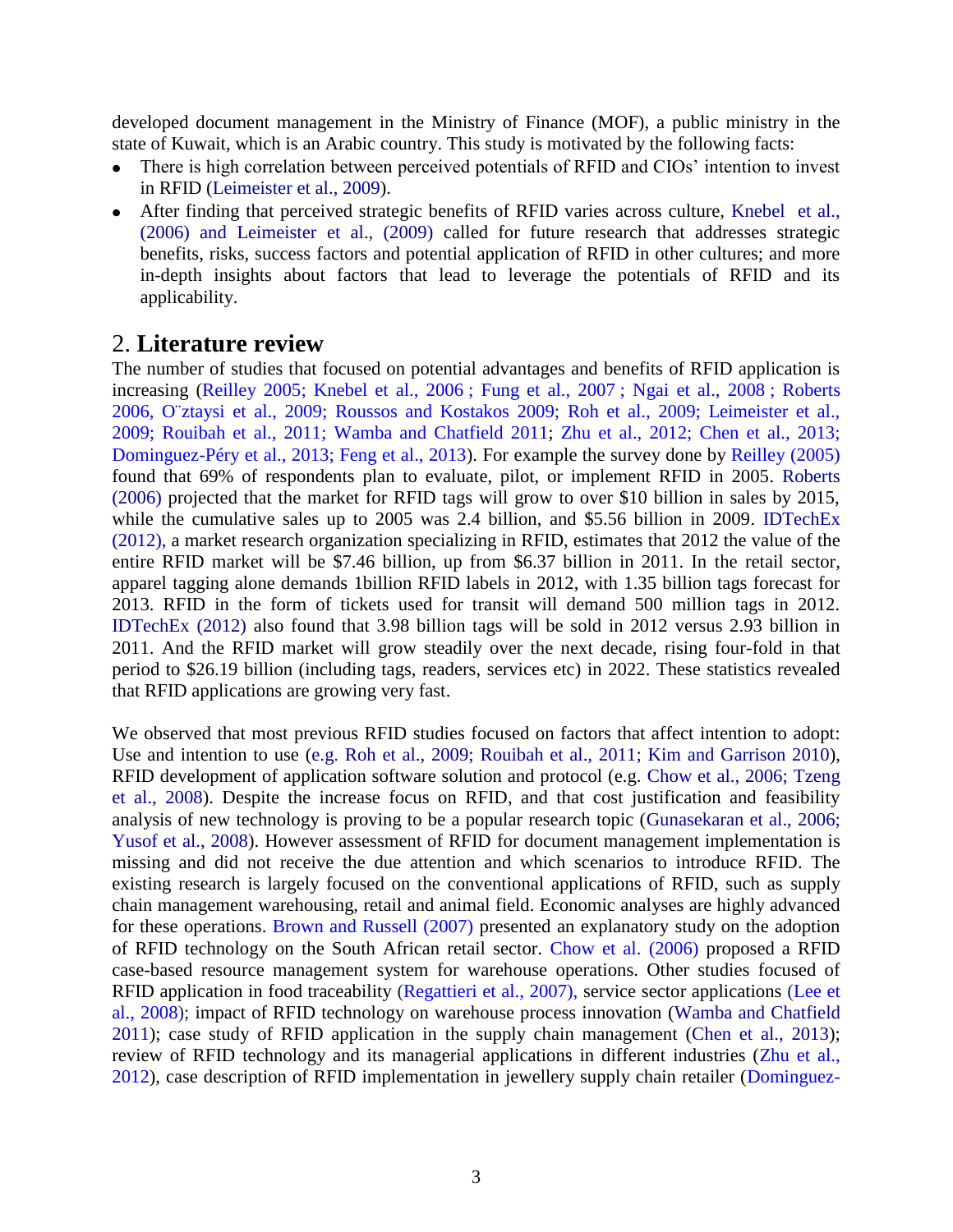Péry et al., 2013), RFID usage for animal tracking and food traceability (Rouibah et al., 2011; Feng et al., 2012).

With regard to the review of past studies, it is surprising to note that RFID for document management are lacking, except few studies which focused on different issues than the one investigated in this study (e.g. Yu 2007). Also for economic analysis there is a need to differentiate between the premises of RFID in document management and the acknowledged benefits of RFID in this field. Scenarios to introduce RFID technology and the total cost ownership of its implementation in document management are yet to be clarified and researched.

# **3. Research methodology**

Deciding about how to introduce RFID in an organization is an ill-structured and not adequately understood. While the current situation is known (organization without RFID), the target or ideal situation with RFID is unknown. Surveys (collecting large amounts of data followed by testing hypotheses) are not appropriate for helping managers in this situation. Therefore, the chosen methodology used to perform this research is the "engineering research" (Rouibah & Ould-Ali 2002), which is close to design science (Walls et al. 1992). It is an on-site methodology useful for expanding knowledge about complex and ill-structured processes, such as interpreting weak signs, and helping managers to progress.

This research methodology has three characteristics: Engineering activities: the researcher is not an observer, but is a part of the problem solving process. He acts as an engineer who develops a conceptual model, builds a guideline, acts as a facilitator and evaluates his construction on site in the organization, in this case the authors play the role of engineers who help the organization to decide about the most attractive scenario to introduce RFID and estimate the cost associated. (ii) Exploratory research: due to the lack of structure the problem can be approached by exploratory research in modeling, building, or/ and evaluating. (iii) Creation of procedural knowledge: the objective is to build the knowledge that helps to act and to reason. This takes the form of a prototype represented in a guideline in our RFID case.

The main results expected from this methodology include: Ability to stimulate interest of stakeholders since most senior managers or executives needing to be interviewed are not always able to express clearly either their difficulties or their requirements. Therefore, it is useful to support them with "something" in the form of a guideline in order to attract them and motivate their meeting with researchers. This guideline can be used as a support for training and learning of users how who will learn faster by doing rather than by talking.

# **4. Background information about document management at MOF**

#### **4.1 Overview of efforts to address document management**

The MOF pursue its objective to achieve competitive advantages, streamline its business processes, and use the latest technologies in order to achieve these objectives. Automated document management has been one of the lacking areas in the Ministry Of Finance (MOF). Over the past, the ministry has made two attempts in order to implement a Document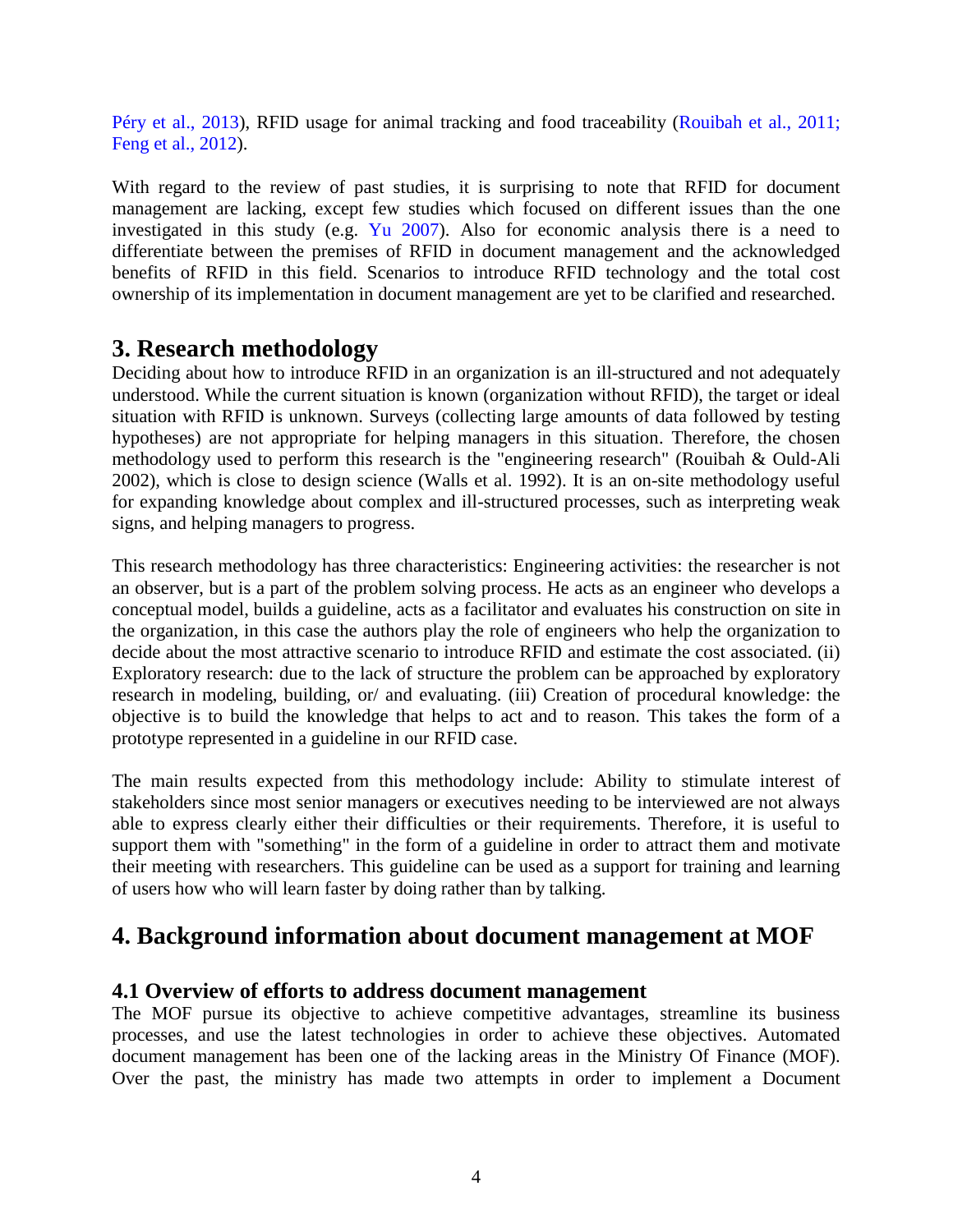Management System (DMS). Unfortunately, both projects have failed and the outsourcing companies involved have been terminated.

The first attempt was made in the early 1990 with a local and famous IT company (www.its.ws). This company introduced a DMS package that was complex to use which turns into failures. MOF initiated customization efforts in order to simplify the system. However, those efforts did not materialize or ended into a working system and the project was abandoned. The second attempt was made in 2001, and astonishingly enough, the developed system was criticized as being very simplistic. As a consequence, the company was forced to add many features which the information and technology department at MOF thought it was necessary for the system's success in order to meet high usability and end-user satisfaction. The added features consumed a very long time and affected the overall stability of the system, yet causing this project to be terminated too, and not led to its usage.

# **4.2. Current situation without RFID**

In 2007, the IT department took the responsibility of filling this gap and addresses the usability and end user satisfaction of systems for data management. It implemented a DMS in-house on two phases. In phase 1, the decision was made early to have a gradual approach (i.e. using an incremental approach, prototyping) in which to start with a basic set of features and extending those features based on user requests and perceptions. In addition, several platforms were evaluated as a basis to build this DMS. And, finally Microsoft's Share Point Server was selected as the ideal platform. The selection was based on several features such as versioning, extensibility, easy management, and ease of use. The MOF now have implemented phase one of its DMS that covers the areas of: Archiving, indexing, retrieval, and correspondence. And this system was adopted and is currently under use. In phase 2, the IT department is in the process of determining the features that would be included in the DMS.

# **4.3. Potential contribution of RFID to DMS**

The IT department was approached by RCS, an American company (http://rcsapps.net) to provide RFID solutions [\(Figure 2\)](#page-6-0) that could enhance its current DMS. The RC company promises that its RFID technology would offer the following features:

- Offer comprehensive solutions for document folder management and file tracking that streamlines business processes.
- Eliminate manual tasks and increase control, helping to implement best practices and document usage compliance to best practices.
- Optimize locating and processing files in and out of the central file room, where all document files are managed.
- Equip file rooms with Check In/Check Out computer stations to record daily transactions and movement.
- Track files by location, department, subject, user, date of creation, etc.
- Enable staff offices to control inventory tracking and audits.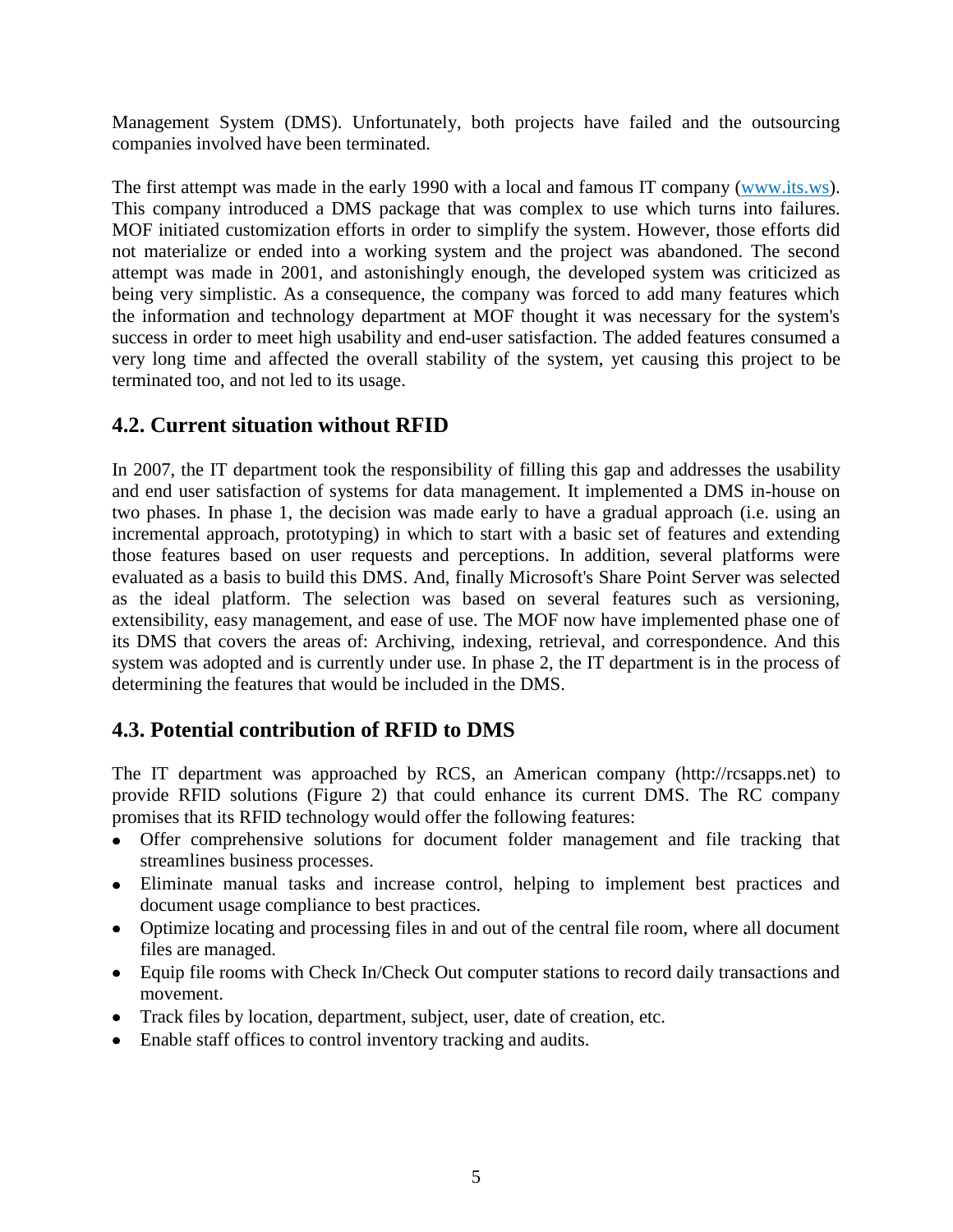

**Figure 2**: RFID for document management

<span id="page-6-0"></span>The RCS Company has shown lot of experience in the field of DMS based RFID and has already implemented its solutions in many US agencies like the US Department of Labor, the US Department of Justice, the Central Intelligence Agency, and the National Institute of Standards and Technology.

# **5. The RFID evaluation process**

The proposed RFID solution from RCS was being considered for evaluation, which raises several issues. Most of the normal software selection criteria taken from known theories such as TAM (Davis 1989), or innovation diffusion theory (Rogers 1983), didn't apply on our case for several reasons. *First*, the technology and its usage in document management are relatively new and very few companies could be approached to have a comparable offering. *Second*, very few people from the IT department are involved in the RFID evaluation who are highly motivated and convinced about the benefits of RFID, but have little experience on how to start introducing it. *Third*, although RCS Company had shown several success stories abroad, there is no local Kuwaiti company that had adopted and yet implemented such RFID solution. *Fourth*, the current DMS solution implemented by the MOF is still in an early stage where focus on gaining user acceptance is very important for the top management. If the RFID additional features turned out to be a failure, this could endanger the DMS implementation and its overall acceptance.

Taking all the previous points into consideration, we started a process of three stages to conduct the RFID evaluation (see [Figure 3\)](#page-7-0).

- Define scenarios for potential introduction and their characteristics and identify which  $\bullet$ department is responsible about incoming and outgoing documents
- Identify factors of the total cost of ownership (TCO)
- Make decision about its adoption.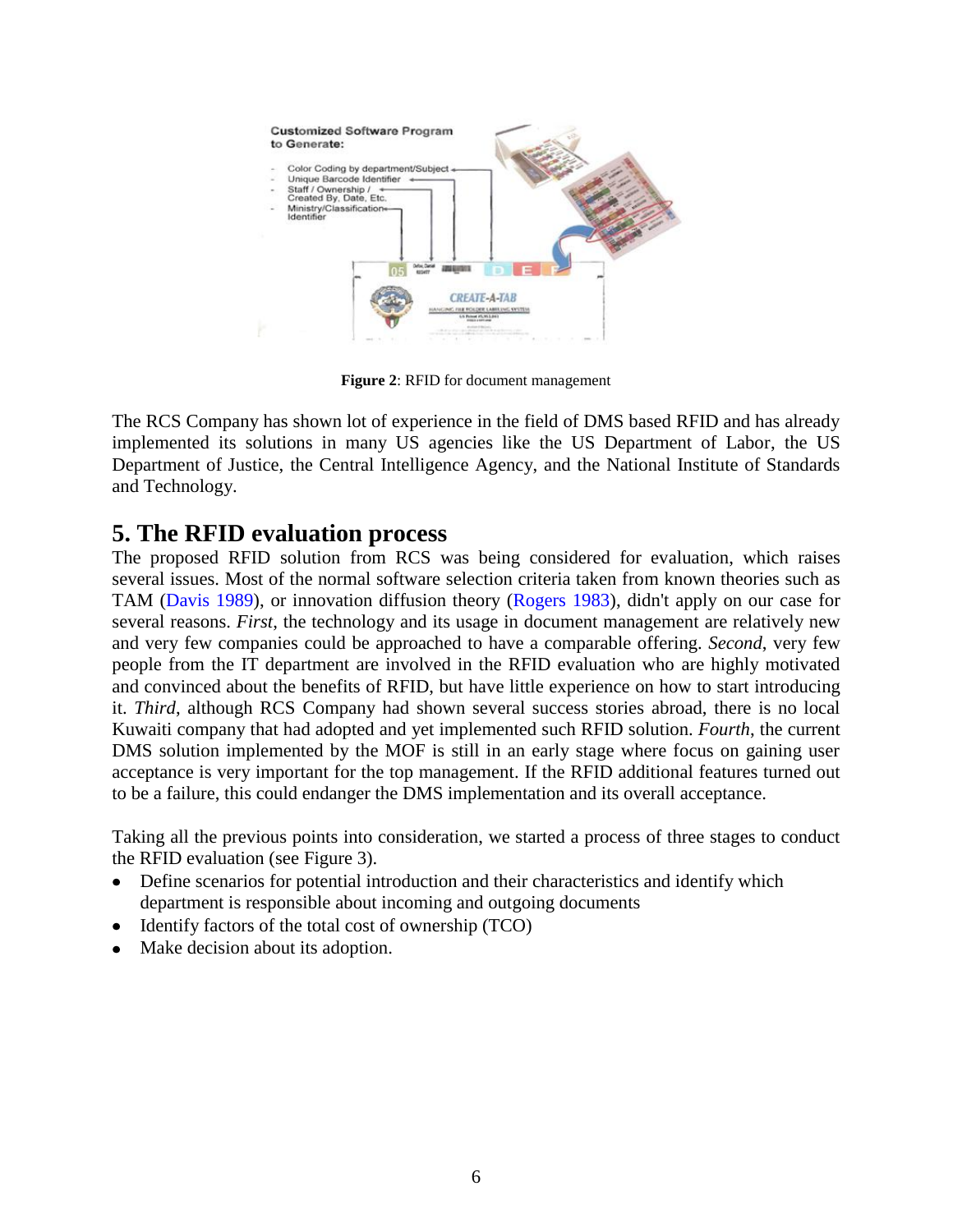

**Figure 3.** Proposed evaluation process

<span id="page-7-0"></span>The following sections describe in details those stages.

# **5.1. Defining scenarios**

The first stage was concerned with identifying departments where the RFID technology will be potentially used in the MOF environment. After extensive analysis of the MOF structure, two scenarios were identified that may benefit from such a technology.

#### *5.1.1. Scenario 1: MOF public registry department*

This department is responsible to all external correspondence of the MOF. Every incoming and outgoing document gets to be registered, stamped and photocopied. The original incoming document will be forwarded to the appropriate department while the original outgoing document will be sent to the appropriate external agency, during which a copy will be archived for future inquiries. This scenario has the following characteristics:

**High volume**: Incoming and outgoing document handled by MOF are characterized by high volume. The MOF received an average of 70 documents per day. On the other hand, it sends an average of 102 documents per day. Taking those statistics into consideration, the total annual external correspondence would accumulate to almost 44892 documents assuming 261 working days in a regular year.

**Single document repository:** Is a single document repository appropriate to handle all incoming and outgoing documents? A copy of all original outgoing documents that need to be send to other agencies and companies are kept in MOF for future reference. In addition, although the MOF *public registry* handles all incoming documents, it has an obligation to distribute the original documents to the appropriate departments. A previous attempt by the MOF *Public Registry* to retain the original documents and distribute only copies was rejected by many MOF departments. Another attempt to request departments to return those documents to the *Public Register* for safe keeping also faced a similar rejection. Many departments have argued that it is very important for them to receive and retain those original documents, mainly due to legal issues and easy retrieval. By interviewing the head of the Taxation Department it was found out that it is a necessity for them to obtain the original documents. The head of the department stated that: "*Most of the time those documents are used as basis for administrative use or legal actions against other companies. The department must have all of its documents in place in case of*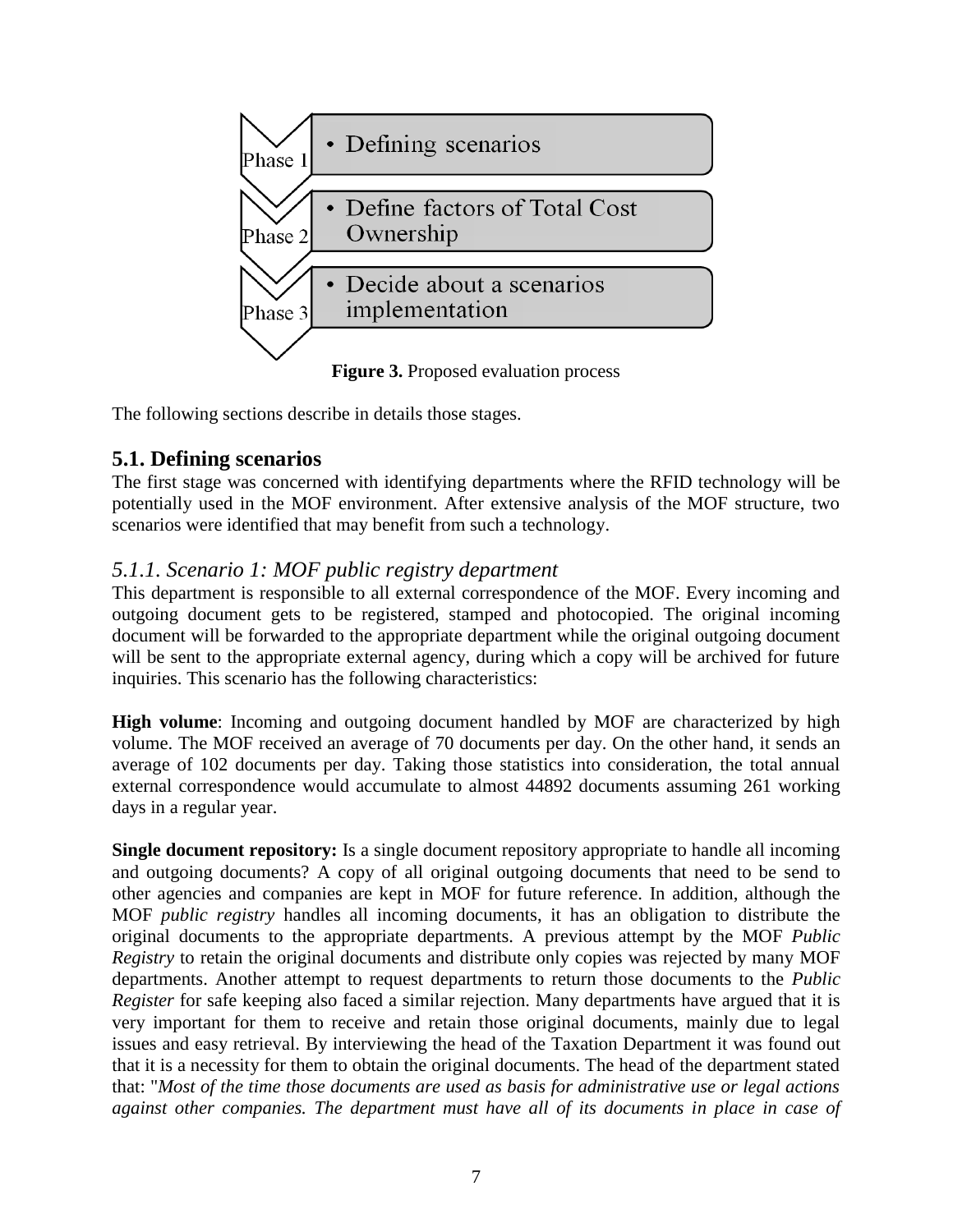*disputes being solved in a court of law*". This will lead us to a situation where no single repository is responsible for holding all MOF's documents. Instead, we have distributed files rooms each located in the premises of the owning department.

**High circulation steps:** Many of the documents involved in MOF take a long procedure and cross many steps until they are handled to their appropriate destination. If an attempt is taken to automate those procedures "as-is" without reengineering would add a tremendous overhead to the administrative staff responsible for this lengthy procedure. Recording each Check In/CheckOut will be very tedious unless work procedures are restructured to benefit from the advances of the new technologies such as RFID.

**Document based tags:** MOF's *Public Registry* handles the incoming and outgoing correspondence and merely passes them to the appropriate department (or agency). Implementing RFID technology would require the *Public Registry* to tag each document that gets passed through.

#### *4.1.2 Scenario 2: MOF Departmental Level Approach*

This approach tries to look for departments in the MOF that would benefit most of the RFID technology and have a departmental level implementation that would satisfy the requirements of those selected departments. This approach will most likely include external and internal correspondence. This scenario has the following characteristics:

Low volume: A survey conducted on seven departments showed that the average volume of circulating documents is very low and ranges between 10 and 25 daily documents, compared to the more than 172 documents handled by the public registry.

**Tight ownership:** Each department will have its own repository and equipment setting to handle its documents. This scenario should provide the required control and convenience for the selected departments.

**Low circulation**: Those documents usage patterns are expected to be inter-departmental where Chek In/Check Out will be made by employees belonging to the selected department. Other departments will not be granted access to those documents to be checked out, but rather provided with copies as needed to prevent loss or misplace.

**Folder based tag**: Selected departments for this scenario can categorize their documents and issue folders corresponding to their business entities [\(Figure 4\)](#page-9-0). For example, the human resources department would designate a folder for each employee. In this case each document will be added to this folder and only the folder will be tagged by RFID. A Check In/ Check Out would be on the folder level rather than on the document level. Similar argument would apply to the taxation department, where each company would have a profile including all related documents to this company, and the profile would be tagged by RFID and not each single document.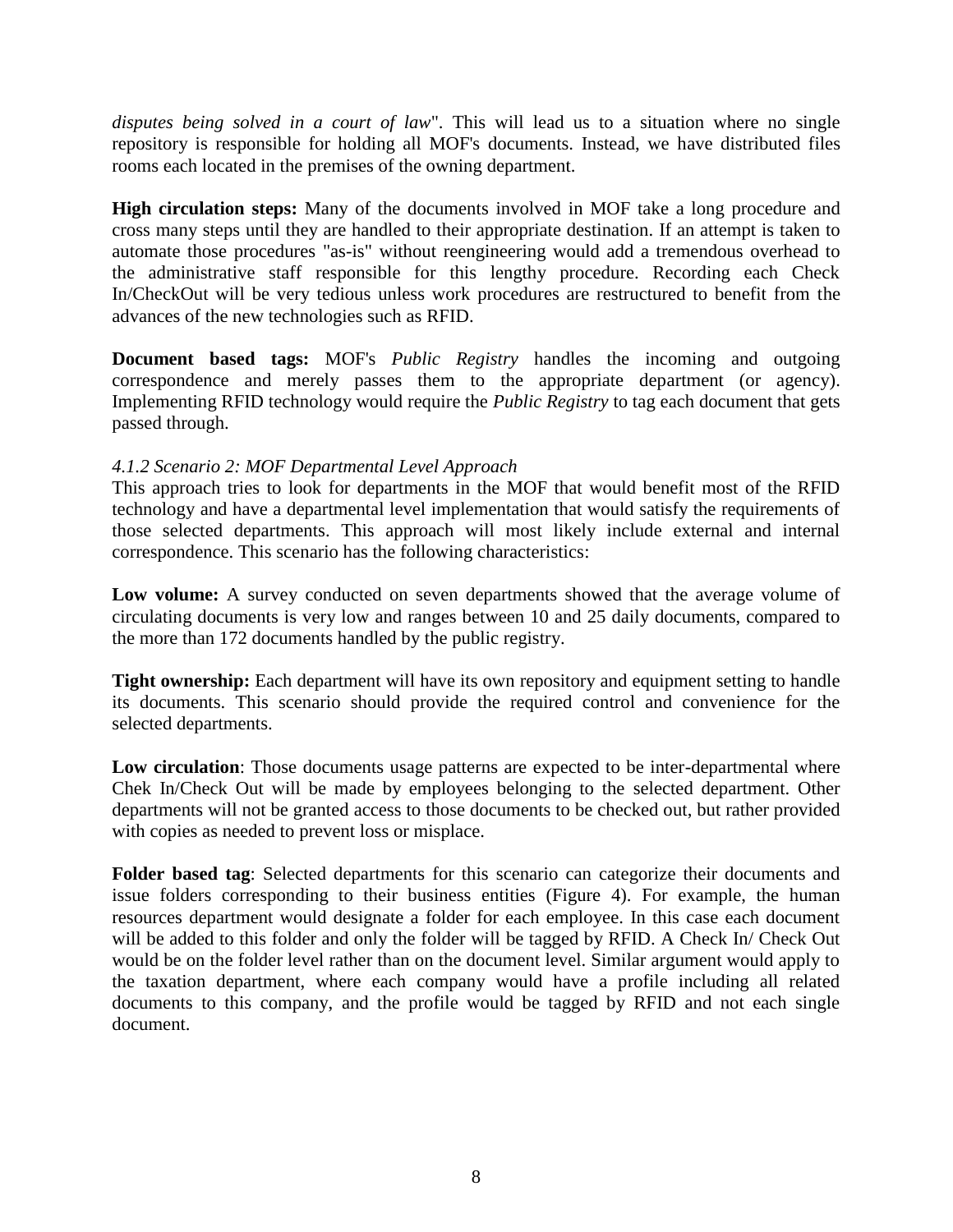

# <span id="page-9-0"></span>**5.2. Identify factors of total cost of ownership (TCO)**

While identifying factors of TCO, it is necessary to gather all issues that would affect costs associated with adopting the new RFID technology. The major issues would be the cost of site preparation, hardware, maintenance, training, tagging, and control. As with our previous discussion, the TCO for each of the proposed scenarios will be estimated.

#### *5.2.1. Scenario 1: RFID at the public registry department*

**Site preparation:** *The Public Registry* department would be restructured and rebuilt all over in order to adopt RFID technology. After consulting with the implementing company, MOF was informed that the existing steel cabinets installed will interfere with RFID technology and reduce the scanning capabilities and reading accuracy. An accurate estimate of such reconstruction indicates a minimum of \$83000 for fiber or reinforced plastic based cabinets.

**Hardware**: Due to the high volume circulation nature of documents in the *Public Registry*  department, RFID scanner, tag printers, and antennas should be provided in large numbers to streamline the inner workings of the Public Registry. Unfortunately, this will also translate into higher costs on the MOF's part. The hardware provided should be fault-tolerant and offer high availability. Any problem associated with the usage of RFID would have a ripple effect on the overall MQF daily work.

**Maintenance**: Given that the *Public Registry* department will be the focal point and the main repository of the MOF, all efforts should be taken to avoid making it a single point of failure. A downtime period with more than one hour would be problematic, and maintenance procedures should be done in a preventive manner to ensure the continuous availability at the system. It is a well known fact that new technology is always daunted by challenges caused by lack of experience from both sides (vendors and consumers) especially during the early phase of implementation and deployment.

**Training:** The *Public Registry* department consists of more than 40 employees who are still undergoing training on current implemented DMS. Daily work load of those employees are very high, and with the complexity of the RFID technology and hardware, it is believed that it will be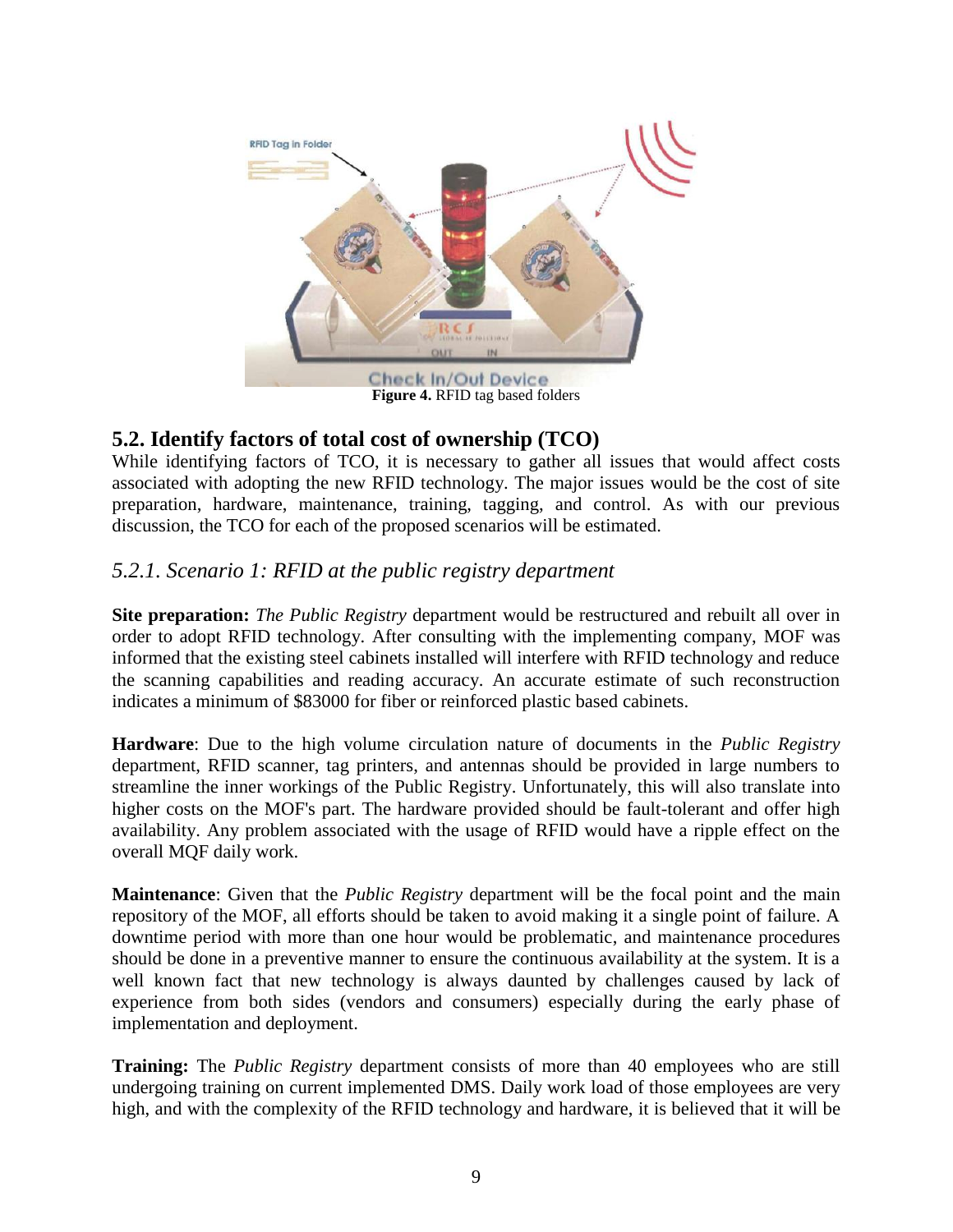an additional challenge to yet upgrade the skills of those employees to RFID without disturbing their daily tasks. Also, given that most documents would be owned by the departments with only a slight percentage being sent back to retention. This would cause most documents to be marked as Checked Out.

#### *5.2.2 Scenario 2: RFID at the departmental level approach*

**Site preparation**: The departmental level approach will allow for less expensive preparation cost. Smaller rooms will be equipped with special shelves that accommodate file storage without interfering with RFID transmission. A challenge may arise if the current storage space is small. Many departments have noted a shortage in space which prevents them from having a dedicated file storage area.

**Hardware:** Given the low volume nature of individual departments (only seven), some of the equipment that will be provided to them will be underutilized. The specification and equipment, provided to each department should be reviewed to provide the optimal number of scanners, antennas, and Check in/Check Out stations. Additional hardware could be provided on lending basis when workload increases and should be returned afterwards.

**Maintenance**: Having multiple repositories would require more efforts on maintenance teams. Each location would be assigned to a coordinator from the technical team and maintenance records should be kept to track each location's performance and availability.

**Training:** Each department should elect the administrative staff that would handle the process of filing and Check-In/ Check-out operations. Based on current situation of MOF department and work habits, it should be expected that this staff would be less computer knowledgeable. Therefore efforts should be made in order to ease the training process by providing instructors based sessions which handles day-to- day common usage scenarios. In addition, these proposed sessions should include hands-on experience to get the staff familiar with RFID scanners and Check ln/Check Out stations. Such sessions should be offered to accommodate new employees and to introduce new features.

#### **5.3 Decision making about RFID scenario adoption**

Taking into account the two proposed scenarios, and after a rigorous review process these were the decisions:

The scenario 1 has a centralized approach that would utilize the MOF's *Public Registry* staff to enforce the single repository as the means to safe keep all of the MOF's documents. It has been realized that the high volume, single repository concept is considered risky and expensive if one document come to be lost. This approach is risky because it would be a new technology while having a potential of single point of failure. It is also expensive due to the fact that it requires a complete restructure and requires tagging each and every incoming and outgoing document. In addition, the majority of departments will challenge this approach due to responsibility issues and convenience, and thus will cause such an approach to fail. For such an attempt to succeed, top officials in the ministry should be committed to such approach and should assign the *Public*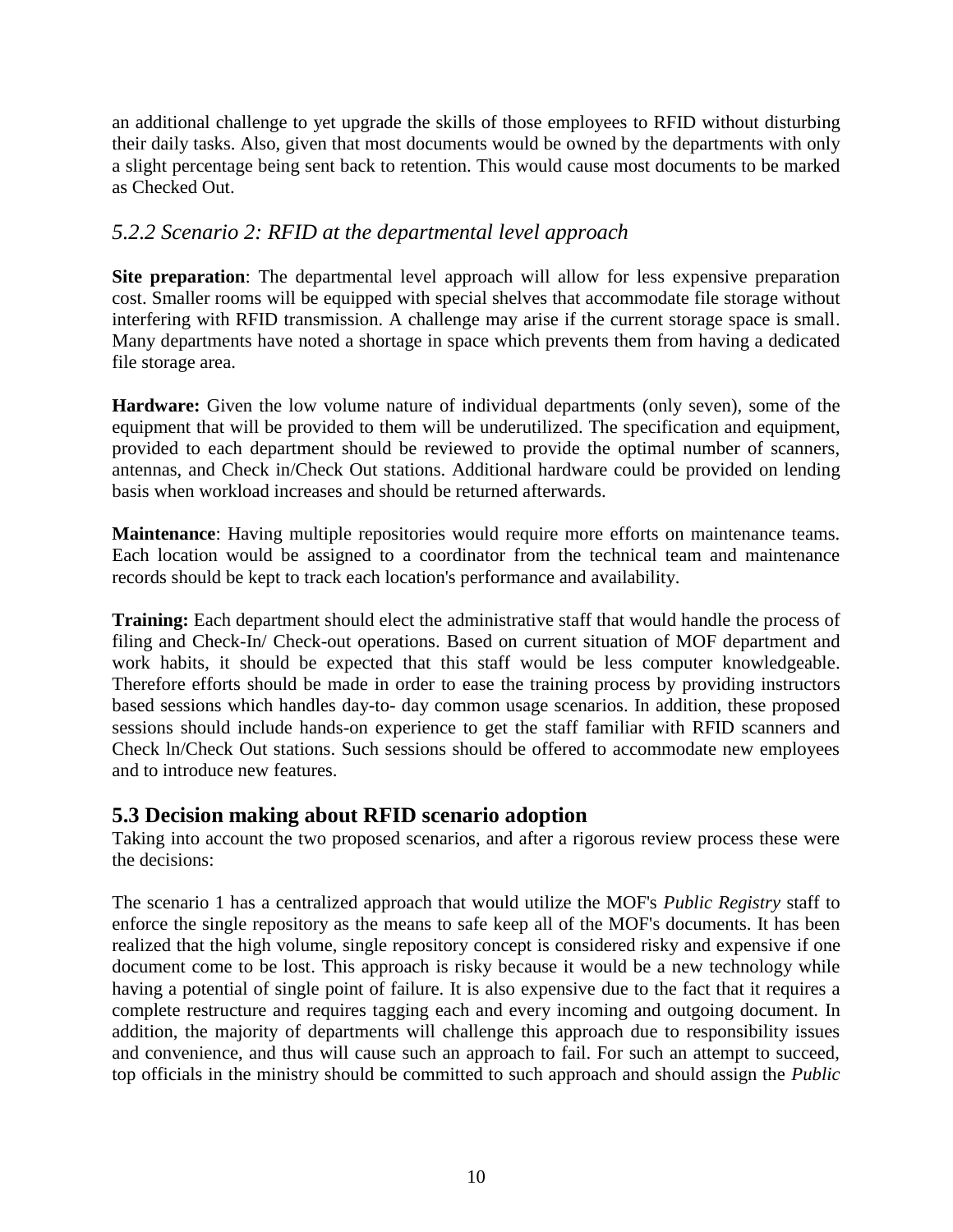*Registry* department the responsibility to safe-keep the MOF's document repository and provide them with all the facilities and support to accomplish this task.

The scenario 2 seems to be more approachable since the management issues would have less negative effects. The low volume and low circulation factors fail to provide a cost-effective approach having multiple installations with redundant equipments. Although technical support would be challenging once in case of multiple installations of such a RFID system. A unified view of the MOF's repository would be lost and individual performance would be hard to compare and replicate.

ROI have proven to be very hard to quantify since most MOF's objectives are at an intangible nature. Any effective measurements would require extensive research and surveys, both being out at scope.

During a departmental survey, taxation department was identified as a major entity that needs restructuration of its entire repository of company profiles. Therefore, this study suggests that the RCS vendor designs a pilot project targeting the taxation department. The input generated from such a project will surely unveil many aspects regarding the use of FRID, and it successful would pave the way for a wider adoption by other departments in the MOF

# **6. Conclusions**

This is an ongoing study that focuses on evaluating the introduction of RFID at the ministry of finance in Arab country (Kuwait). The main contributions of the study stem from the development of a framework that is based on three phases: (i) Define scenarios for potential introduction of RFID; (ii) Identify factors of the total cost of ownership (TCO); (iii) deciding about the RFID adoption for a specific identified scenario.

This framework is new and useful for any kind context organizations (profit or none profit) willing to invest and introduce RFID for document management, and not only organizations in the Arab world. This study are contributions go beyond major studies that focus merely on intention to adopt and provide stakeholders with means to act and move forward toward RFID use. However, to fully grasp the real value of RFID, investments are not sufficient without complementary investments such as investing on time and organizational change.

# *References*

- Asif, Z. and Mandviwalla, M. (2005) "Integrating the supply chain with RFID: A technical and business analysis", Communications of AIS, 15(24), pp. 393–427.
- Brown, I. Russell, J. (2007) "Radio frequency identification technology: an exploratory study on adoption in the South African retail sector", International Journal of Information Management 27, pp. 250–265
- Chan, Y.E and Reich, H.B. (2007) "State of the Art: IT alignment: what have we learned?" Journal of Information Technology 00, pp. 1–19
- Chen, J.C., Cheng C., and Huang, P.B. (2013) "Supply chain management with lean production and RFID application: A case study", Expert Systems with Applications (forthcoming)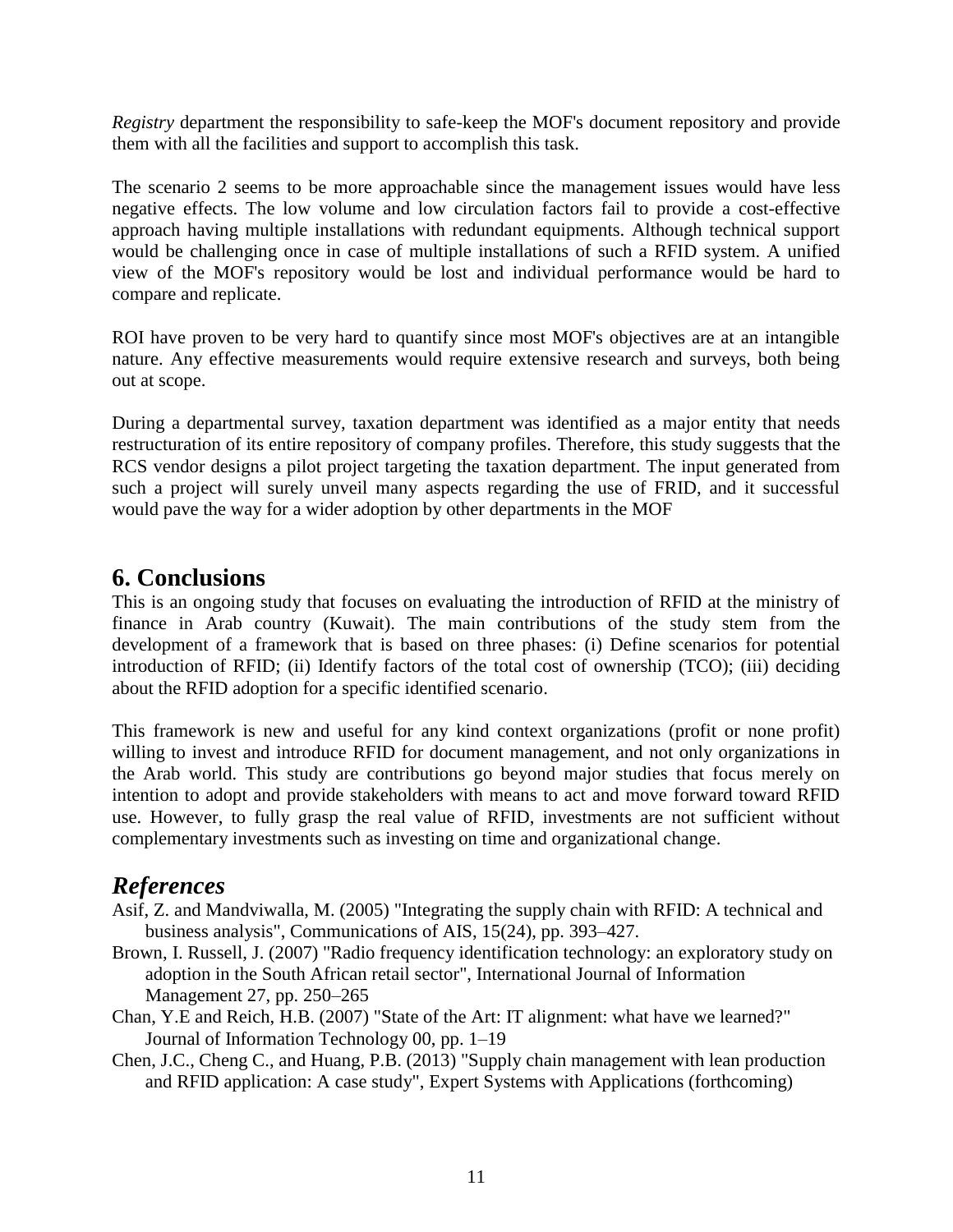- Chow, H.K.H., Choy, K.L., Lee, W.B. and Lau, K.C. (2006) "Design of a RFID case-based resource management system for warehouse operations". Expert Systems with Applications, 30(4), pp. 561-576
- Davis, F.D. (1989), "Perceived usefulness, perceived ease of use, and user acceptance of information technology", MIS Quarterly, 13, pp. 319-39
- Davis, F.D., (1989) "Perceived Usefulness, Perceived Ease of Use, and User Acceptance of Information Technology", MIS Quarterly 13, pp. 319-339
- Dominguez-Péry, C. Ageron, B. and Neubert, G. (2013) "A service science framework to enhance value creation in service innovation projects. An RFID case study", International Journal of Production Economics, 141(2), pp. 440-451
- Duroc, Y. and Kaddour, D. (2012) ["RFID Potential Impacts and Future Evolution for Green](http://www.sciencedirect.com/science/article/pii/S1876610212007916)  [Projects](http://www.sciencedirect.com/science/article/pii/S1876610212007916) Energy", Procedia, 18, pp. 91-98
- Feng, J. Fu, Z. Wang, Z. Xu, M. and Zhang, X. (2013) "Development and evaluation on a RFIDbased traceability system for cattle/beef quality safety in China", Food Control, 31(2), pp. 314-325
- Fung, L.C. Chan, K.H., Lam, W.K., Leung, S.W., Wong, Y.F., Wu Paul, W.K., Tang, C.K., (2007) "Electromagnetic assessment on human safety of RFID system at Hong Kong international airport. Microwave and Optical Technology Letters, 49, pp. 924–927
- Gunasekaran, A., Ngai, E.W.T., and McGaughey, R.E. (2006) "Information technology and systems justification: A review for research and applications", European Journal of Operational Research, 173(3), 16, pp. 957-983
- Hussin, H., King, M., & Cragg, P. (2002), "IT alignment in small firms". European Journal of Information Systems 11(2), 108-127
- IDTechEx (2005). RFID tag sales in 2005: how many and where? Web: www. IDTechEx.com. accessed June 2009
- IDTechEx (2012). RFID Forecasts, Players and Opportunities 2012-2022 [www.IDTechEx.com/forecasts.](http://www.idtechex.com/forecasts)
- Ilie-Zudor, E., Kemény Z., Blommestein F., Monostori L., Meulen A., (2011), "A survey of applications and requirements of unique identification systems and RFID techniques", Computers in Industry, 62(3), pp. 227-252
- Kim, S., and Garrison G., (2010), "Understanding users' behaviors regarding supply chain technology: Determinants impacting the adoption and implementation of RFID technology in South Korea". International Journal of Information Management, 30(5), pp 388-398
- Knebel, U., Leimeister, J. M., and Krcmar, H. (2006), "Strategic importance of RFID: The perspective of IT decision makers in Italy", Journal of Information Technology Management, 17(4), pp. 1–11
- Landt, J. (2005), "The history of RFID", IEEE Potentials, 24(4), pp. 8–11.
- Lee, L.S., Fiedlera, K.D., Smith, J.S., (2008) "Radio frequency identification (RFID) implementation in the service sector: a customer-facing diffusion model". International Journal of Production Economics 112, 587–600
- Leimeister, S., Leimeister, J.M.; Knebel U., and Krcmar, H., (2009), "A cross-national comparison of perceived strategic importance of RFID for CIOs in Germany and Italy", International Journal of Information Management, 29(1), pp. 37–47
- Luftman, J (2005), "Key issues for IT executives 2004". MIS Quarterly Executive, 4(2), pp. 269- 285